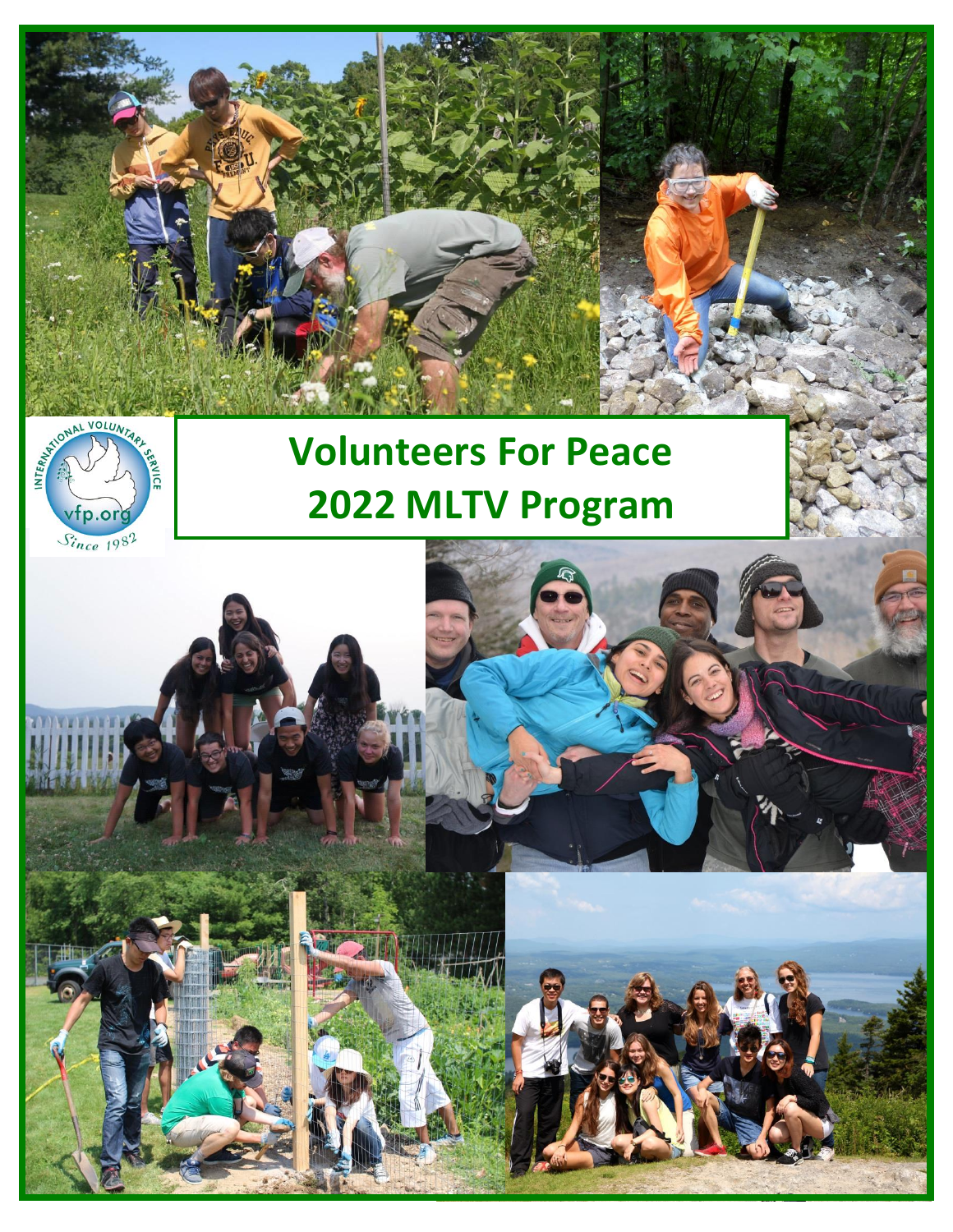## **VFP 2022 CAMP NOTES & CONDITIONS**

- **INSURANCE:** Volunteers must obtain health and accident insurance for the duration of your travel and stay in the US. This insurance must cover you for all medical eventualities. You must bring your insurance card or receipts with you. If you cannot prove that you have insurance on arrival, you will not be allowed to take part in our workcamps. Some travel related insurance carriers are [World Nomads,](https://www.worldnomads.com/travel-insurance/) [HTH Worldwide,](https://hthworldwide.net/) and [Global Rescue LLC](https://globalrescue.com/)
- **CONFIRMATION:** Volunteers must email VFP a confirmation of their participation before the camp begins. A Confirmation form is provided along with the information sheet. Please include specific arrival details to the project on the confirmation form along with a confirmation that you have received a visa (if applicable). Participation in a project may be cancelled if we do not receive confirmation.
- **VISA INFORMATION:** Regulations have changed and the US Department of State makes it very clear that an invitation letter will not make a difference in whether you receive a visa or not. You must be sure you meet and understand the requirements to get a visa before you apply to the project. Follow the link for more information on visa requirements from your country. [\(http://travel.state.gov/content/visas/english/visit/visitor.html#overview\)](http://travel.state.gov/content/visas/english/visit/visitor.html#overview)
- Volunteers should be motivated to work at least 30 hours per week, or as indicated in project description.
- **INFORMATION SHEETS:** These will contain more detailed information, including travel information and what to bring, and will are available now.
- **TECHNOLOGY FREE:** There are positive benefits to spending a little time away from technology and we hope you will be fully present to the volunteer experience. There will be designated times for volunteers to stay in touch with family and friends. In some project locations there is little or no cell phone service available.
- **VFP MOTIVATION FORM:** VFP or Partner's Motivation form is required for all MTV's
- **VFP CHILD PROTECTION FORM:** Volunteers working with children may need to complete a Child Protection form before they can begin work. This form will be given to volunteers on the first day of the project.
- **INTERVIEWS:** Phone or Skype interviews required for placements in most MTV projects. Volunteers must include a Skype address on their VEF. Allow at least two weeks for these placements.

#### • **PARTICIPATION FEES:**

- a. VFP-MTV05 extra fee to support local organization (Lowernine): \$480 Minimum (Covers \$160/week for the first three weeks. The fee is the same whether you stay for 1 day or 3 weeks). After three weeks, the extra cost will be \$50 for each additional week up to 3 months. For example, a volunteer staying 6 weeks will pay \$630 and one staying for three months will pay \$930. After 3 months, there is no additional cost. This fee is due in US Dollars upon arrival or online through [lowernine.org's](http://lowernine.org/) website.
- b. All other projects except VFP-MTV/LTV01 have a \$150 USD fee. To make this payment, incoming volunteers should visit <https://vfp.org/donation-page/>Select "Custom", enter the fee, select the category as "Incoming Placement Fee" and then type in your information.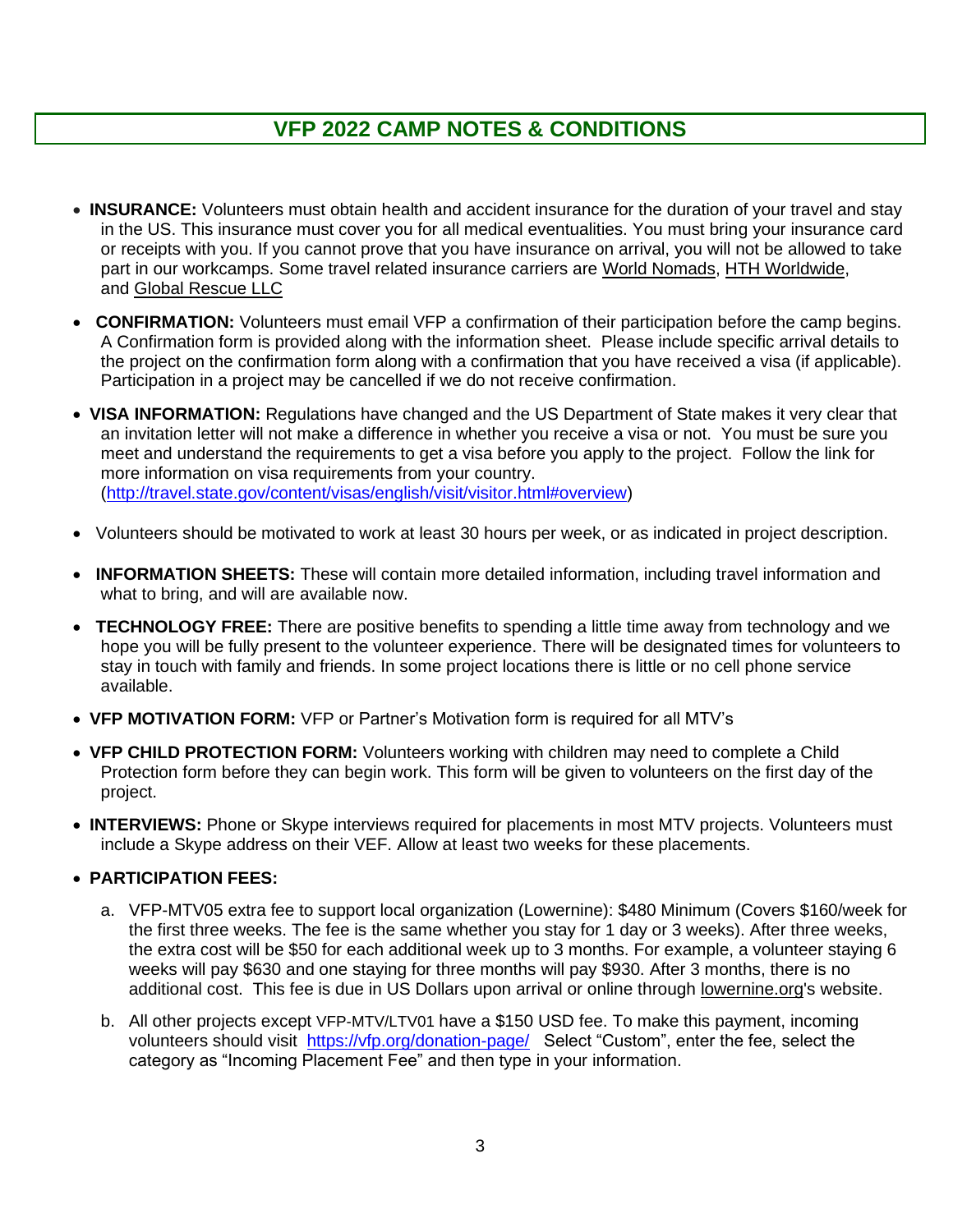# **VFP VOLUNTEER EXPECTATIONS**

VFP hosts, staff and co-leaders work hard to ensure a rewarding and unforgettable experience in the USA. Please read the following expectations below.

- Every volunteer is an important and valuable part of the group. You are expected to be an active member, contribute to the work project, assist with cooking and cleaning, and participate in work and free-time activities. Please bring recipes, photos, music, cultural information, group games and other information and activities to share with other volunteers and the community.
- Work activities will take place for about 6 hours a day, 5 days a week. Some days and projects may have longer or shorter work periods depending on the weather, leadership, motivation, availability of materials and other factors.
- VFP and your local hosts will provide many fun and cultural free-time activities during the project. If volunteers decide to travel to a different location as a group or plan their own free-time activities they will be responsible to cover the expenses. The camp leaders will be able to share how much free-time activities will cost.
- Co-leaders, workcamp hosts and work project leaders are there to help you plan activities, understand your tasks, teach you how to use tools and many other things. If you have concerns or issues please raise them with a leader and work with the leader to engage the group in finding a solution that works for everyone.
- Volunteers are expected to live as a group. You are expected to stay for the entire duration of the project and are not allowed to arrange your own activities and spend days or nights away from the project.
- Smoking use is on the decline in the USA and in most of the communities where you are serving you will not see people smoking. It is prohibited in many buildings and also public spaces. You must be 18 years old to purchase cigarettes in the USA.
- The drinking age in the USA is 21 years old. It is illegal to purchase alcohol for a person younger than 21. Excessive drinking is a major social problem and is an obstacle to overcoming the social and economic problems that afflict the world community today. Please check with the host regarding alcohol consumption where you are staying and if you choose to drink please be responsible and only do so during free-time.
- Any illegal drug use is strictly forbidden.

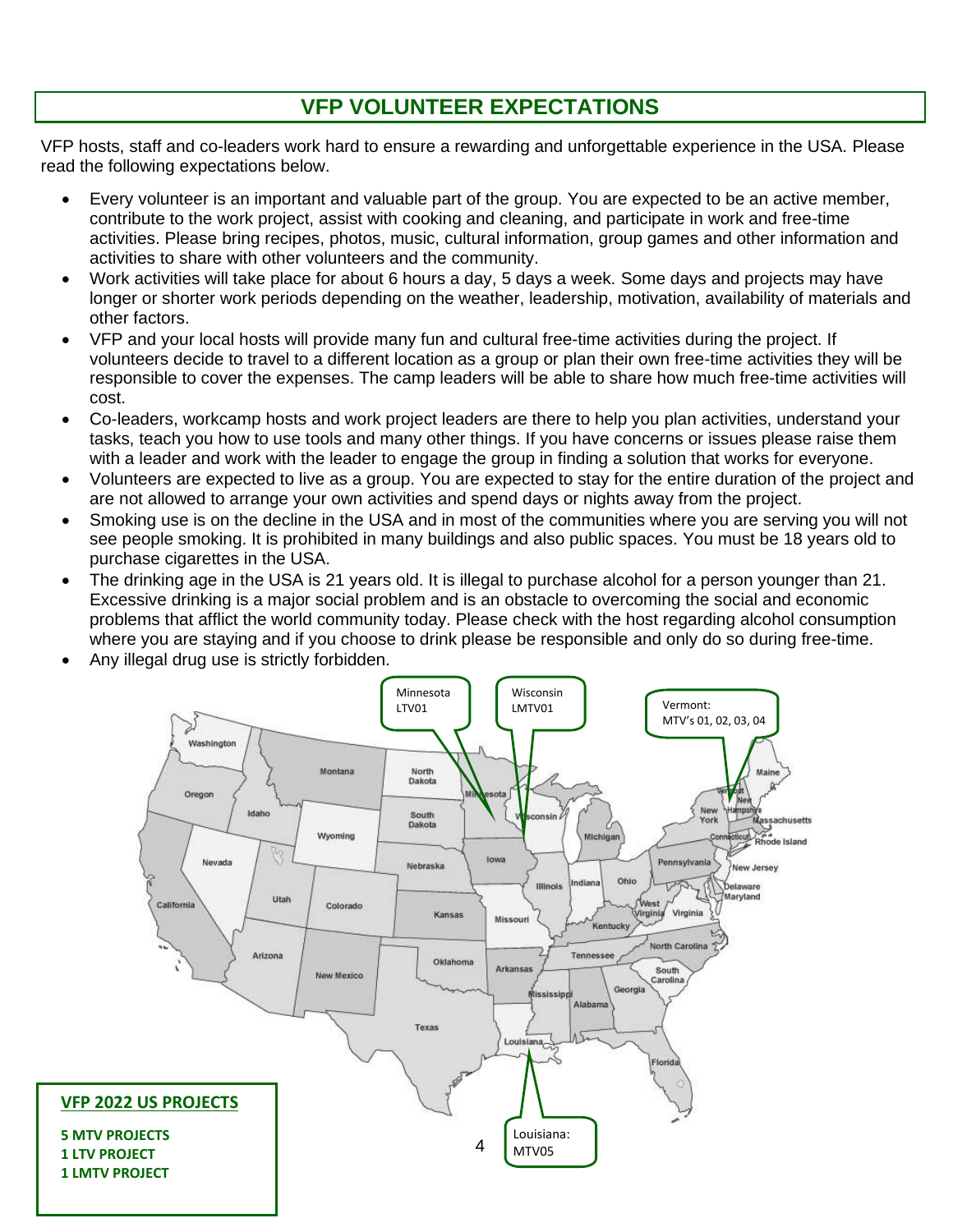### **2022 MEDIUM AND LONG-TERM PROJECT DESCRIPTIONS**

#### **VFP-MTV01 COMMUNITY REENTRY and SOCIAL JUSTICE, BURLINGTON, PERMANENT SOCI/MANU, Female or Male volunteers only, AGE 21+ 4 Vols, Only 1 volunteer serves at a time, Minimum 12 weeks; maximum 6 months**

Hartford Dismas House provides transitional housing and opportunities to men and women getting out of prison so that they can successfully transition back into the community

**WORK:** Volunteers will assist in a variety of tasks including but not limited to: administrative support in the office, helping with fundraising activities, supporting the residential community by helping with planning and participating in house activities and Residential Advisor duties (See below). The type of work and number of hours varies but is usually 4 – 6 hours a day. Volunteers live on site and participate in all house activities including evening meals and all outside activities. **STUDY THEME:** Criminal Justice

**ACCOMMODATION:** Shared room in large Victorian house, meals & laundry provided.

**LOCATION**: Hartford, Vermont. is a beautiful small town in Windsor County, population 10,000. The small city is located right on the shore of the White River and Connecticut River. Group activities and sightseeing is offered.

**LEISURE ACTIVITIES:** Recreation includes house activities and many festivals and events in area. Volunteers will participate in house outings including baseball games, hikes, camping, etc. Time off for travel may be approved. **TERMINAL:** White River Junction VT where they will be met by a Dismas House Staff Member. [www.greyhound.com](http://www.greyhound.com/) [www.dartmouthcoach.com](http://www.dartmouthcoach.com/)

**SPECIAL REMARKS:** Female volunteers only. Volunteers must be 21+, speak fluent English and have basic computer skills. Absolutely NO alcohol or drug use permitted during the stay. VFP Motivation Form and email interview required. VFP does not provide insurance for volunteers on this project! Dismas offers emergency and liability insurance only. Only one international volunteer serves at any time. Volunteers must indicate the dates they are able to serve.

#### **VFP-MTV02 COMMUNITY REENTRY and SOCIAL JUSTICE, WINOOSKI, PERMANENT SOCI/MANU, Male volunteers only, AGE 21+ 4 Vols, Only 1 volunteer serves at a time, Minimum 12 weeks; maximum 6 months**

Winooski **Dismas House** provides housing and opportunities to men and women getting out of prison so that they can successfully transition back into the community.<http://www.dismasofvermont.org/>

**WORK:** Volunteers will be working as a Resident Advisor as well as on administrative tasks in small office. Volunteers are also expected to support the residential community by participating in group activities.

**STUDY THEME:** Criminal Justice

**ACCOMMODATION:** Shared room in a house, meals & laundry provided. Access to Wi-Fi is also available.

LOCATION: Winooski, Vermont. Winooski borders Burlington and has a population of ~8,000. There are colleges and universities nearby, the lake and mountains and much to do. Volunteers For Peace is located in Burlington and we welcome the volunteers in our office as well. Dismas has a house in Burlington and Rutland Vermont as well.

**LEISURE ACTIVITIES:** Recreation includes house activities and many festivals and events in area. Volunteers will participate in house outings including baseball games, hikes, camping. Time off for travel may be approved.

**TERMINAL:** Burlington, Vermont is easily accessible by bus or plane from Montreal, Boston or New York City.

**SPECIAL REMARKS:** Volunteers must be 21+, Male volunteers only, speak fluent English and have basic computer skills. Absolutely NO alcohol or drug use permitted during the stay. **VFP Motivation Form and email interview required. VFP does not provide insurance for volunteers on this project! Dismas offers emergency and liability insurance only.** Only one international volunteer serves at any time. Volunteers must indicate the dates they are able to serve.

#### **VFP-MTV03 COMMUNITY REENTRY, SOCIAL JUSTICE, RUTLAND, PERMANENT SOCI/MANU**

**Male or Female, AGE 21+ 4 Vols, Only 1 volunteer serves at a time, Minimum 12 weeks; maximum 6 months Rutland DISMAS HOUSE** provides transitional drug, alcohol and violence free housing opportunity to men and women getting out of prison so they can successfully reconcile with the community before living independently. <http://www.dismasofvermont.org/>

**WORK:** A good deal of participation in various components of fundraising activities, representing Dismas at speaking engagements on college campuses and at civic organizations, working with clothing and food donations and support of the residential community by participating in house group activities. The average daily work commitment expected is up to 5 -6 hours per day, however, the hours are varied and non-traditional, and may include some weekends and evenings. As a resident of the house, volunteers will live as an equal to and with the same expectations as the former prisoner residents: The volunteer is *not* at Dismas to act in a counseling or other related capacity.

**STUDY THEME:** Reintegration into society from prison.

**ACCOMODATION:** Modestly furnished shared room in a large Victorian house; sheets, towels, meals, laundry facilities, internet access provided.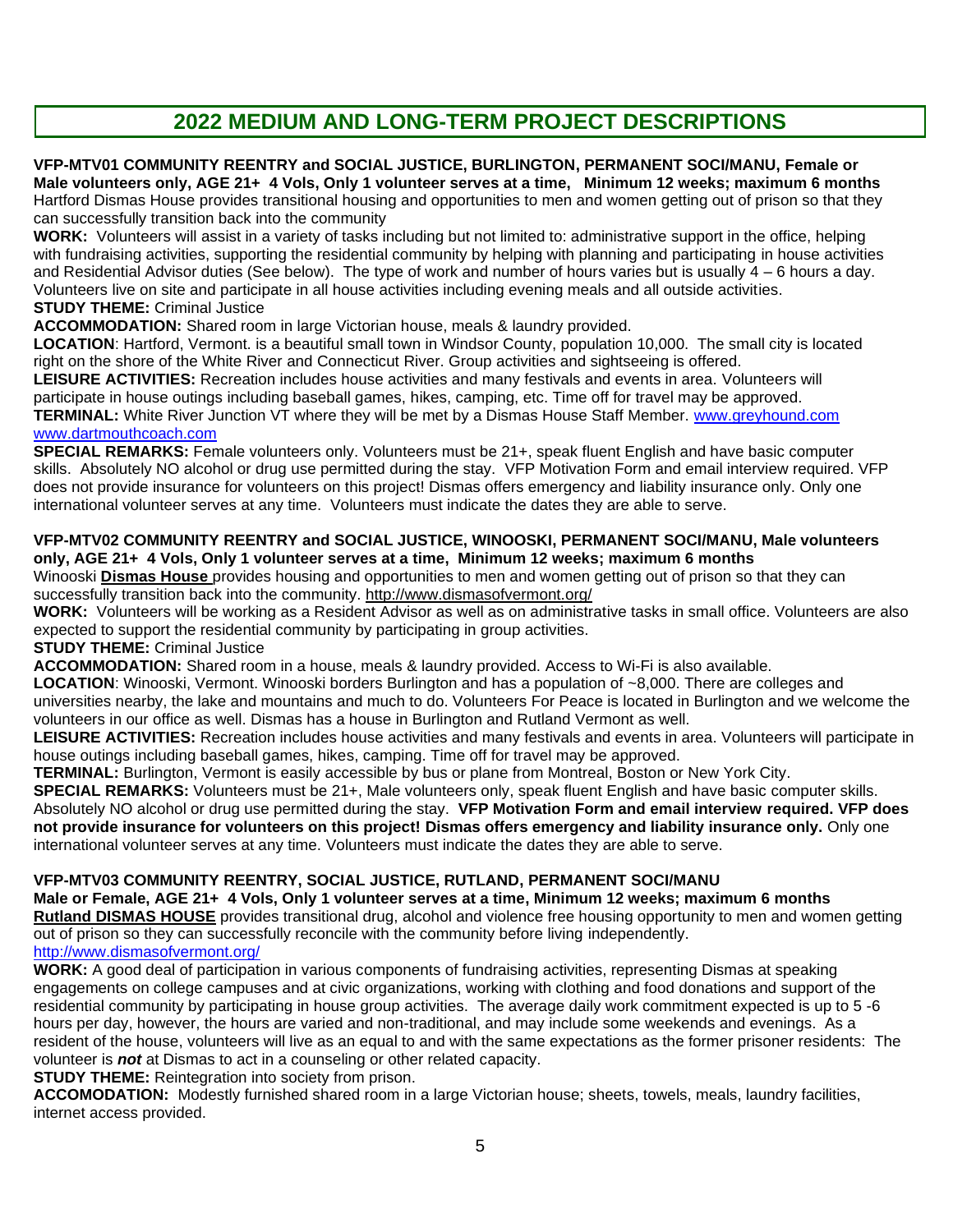**LOCATION**: Rutland is a beautiful small city in the Green Mountains with nearby lakes and streams, population 17,500. Dismas also has houses in Burlington, Winooski and Hartford, Vermont.

**LEISURE ACTIVITIES:** Recreation includes gym and rock climbing memberships with other residents, as well as house group activities (bowling, hiking, camping, fishing, etc.) which are offered. Snow skiing is nearby. Time off for travel may be approved. **TERMINAL:** Air to Burlington, Vermont; Albany, New York; Manchester, New Hampshire; Boston, Massachusetts. Train from New York City to Rutland, Vermont.

**SPECIAL REMARKS: Absolutely NO alcohol or drug use permitted during the stay**; presence at the evening meal Monday through Friday is required, as is presence at the weekly house meeting one evening during the week; no smoking inside the house; no intimate relationships between residents permitted. Volunteers must be 24+, able to speak and understand a better than basic level of English, and have basic computer skills. A 90-day/3 month commitment is required, but volunteers may choose to stay for up to 3 additional months following the initial 3 month period if invited to do so.

**VFP MOTIVATION FORM AND TELEPHONE INTERVIEW REQUIRED. VFP does not provide insurance for volunteers on this project! Dismas offers liability insurance only – Volunteers are responsible for their own health/accident/travel insurance.** Only one international volunteer serves at any time. Volunteers must indicate the dates they are able to serve.

#### **VFP-MTV04 COMMUNITY REENTRY, SOCIAL JUSTICE, HARTFORD, PERMANENT SOCI/MANU**

**Males only, AGE 21+ 4 Vols, Only 1 volunteer serves at a time, Minimum 12 weeks; maximum 6 months, Hartford DISMAS HOUSE** provides transitional drug, alcohol and violence free housing opportunity to men and women getting out of prison so they can successfully reconcile with the community before living independently.

<http://www.dismasofvermont.org/>

**WORK:** Volunteers will assist in a variety of tasks including but not limited to: administrative support in the office, helping with fundraising activities, supporting the residential community by helping with planning and participating in house activities and Residential Advisor duties (See below). The type of work and number of hours varies but is usually 4 – 6 hours a day. Volunteers live on site and participate in all house activities including evening meals and all outside activities.

**Resident Advisor** position requires a confident individual who will be on duty evenings and every other weekend. There primary function will be to contact staff if there is an emergency, lock doors at night, assist residents when needed and participate in house functions.

**Office Assistant** will be working with staff on all of the day to day operations of a small non-profit organization. Tasks include: clerical work; student recruiting activities; fund raising activities; general administrative duties; as well as participating in all of the residential group activities. The average work day might consist of approximately 4-6 hours of office work. **STUDY THEME:** Reintegration into society from prison.

**ACCOMODATION:** Modestly furnished shared room in a large Victorian house; sheets, towels, meals, laundry facilities, internet access provided.

**LOCATION**: Hartford is a beautiful small city in the Green Mountains with nearby lakes and streams, population 10,000. Dismas also has houses in Burlington, Winooski and Hartford, Vermont.

**LEISURE ACTIVITIES:** We are in close walking distance to great fishing and swimming locations. Volunteer's ample time off to travel on their own but are always included in house outings and activities. Previous volunteers have been to Montreal, Boston, New York, to rodeos and climbed mountains as well as toured Vermont's famous Ben & Jerry's!

**TERMINAL:** You must send your arrival details to [vfp@vfp.org](mailto:vfp@vfp.org) so we can arrange to meet you.

Depending on departure point, volunteers can fly directly to Burlington, Vermont or to Boston, Massachusetts as well as Manchester, New Hampshire. From there volunteers can take a Greyhound or Dartmouth Coach bus to White River Junction VT where they will be met by a Dismas House Staff Member. [www.greyhound.com](http://www.greyhound.com/) [www.dartmouthcoach.com](http://www.dartmouthcoach.com/)

**SPECIAL REMARKS:** Absolutely NO alcohol or drug use permitted during the stay; presence at the evening meal Monday through Friday is required, as is presence at the weekly house meeting one evening during the week; no smoking inside the house; no intimate relationships between residents permitted. Volunteers must be 24+, able to speak and understand a better than basic level of English, and have basic computer skills. A 90-day/3 month commitment is required, but volunteers may choose to stay for up to 3 additional months following the initial 3 month period if invited to do so.

**VFP MOTIVATION FORM AND TELEPHONE INTERVIEW REQUIRED. VFP does not provide insurance for volunteers on this project! Dismas offers liability insurance only – Volunteers are responsible for their own health/accident/travel insurance.** Only one international volunteer serves at any time. Volunteers must indicate the dates they are able to serve.

#### **VFP-MTV05 HOUSE BUILDING RESTORATION, NEW ORLEANS CONS/RENO PERMANENT AGE 18+ 30Vols Minimum 1 Month; Maximum 3 Months**

[LOWERNINE.ORG,](http://lowernine.org/) NEW ORLEANS, LOUISIANA is a non-political, secular, 501(c)(3) nonprofit organization dedicated to the long-term recovery of the Lower Ninth Ward of New Orleans, Louisiana in the wake of hurricanes Katrina and Rita, and the levee breaches of 2005. The organization completes residential building projects so that pre-Katrina residents of the neighborhood can return to their homes[.http://lowernine.org](http://lowernine.org/)

**WORK:** Unskilled and experienced carpenters, roofers, plumbers, painters and other tradesmen needed for rebuilding homes in the flood-damaged Lower Ninth Ward of New Orleans. Unskilled volunteers will be trained by skilled staff. All aspects of home rebuilding will be addressed, from roofing to finish carpentry. 5-day week of full work days from 8:15 AM - 4:30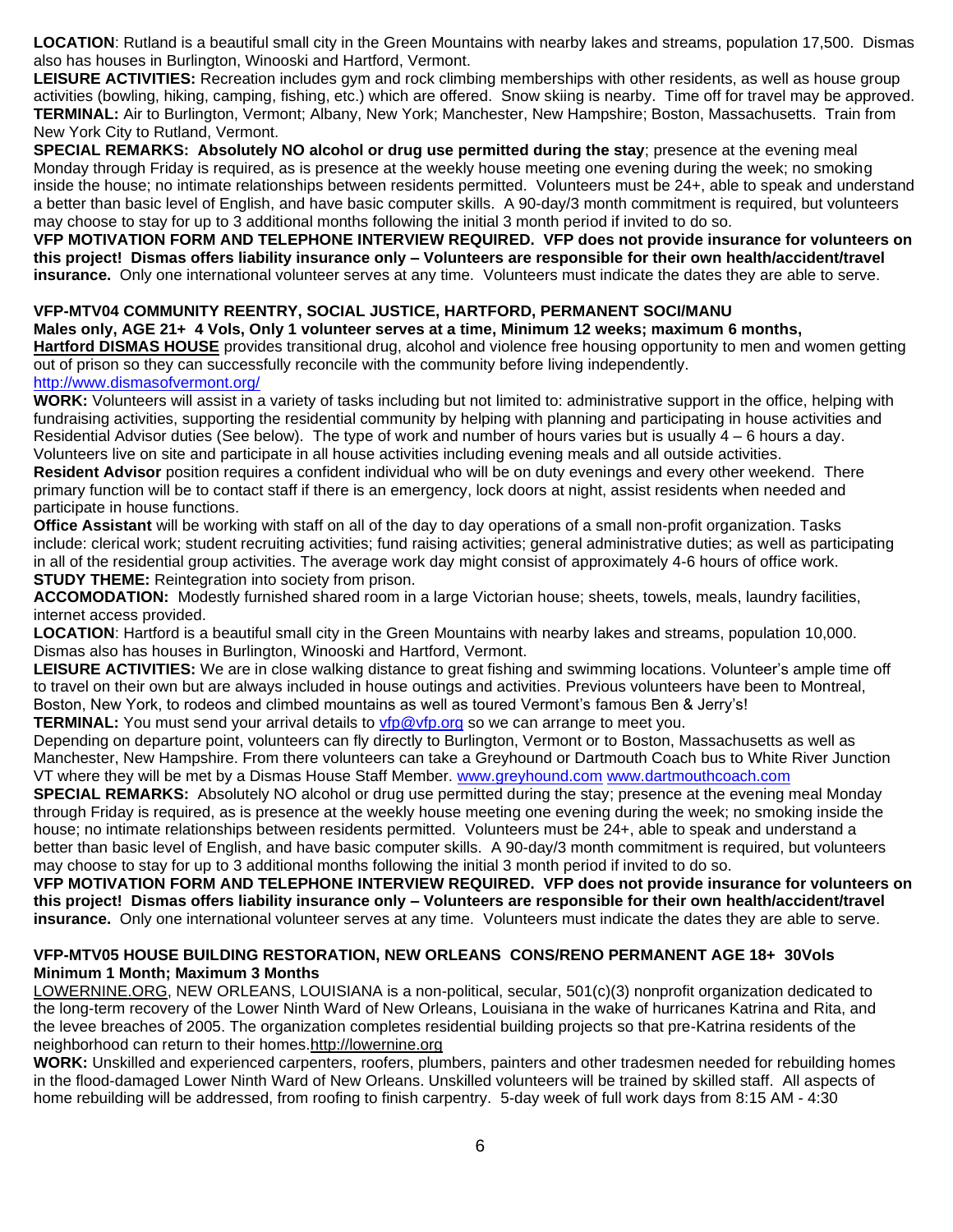PM. Volunteers provide free labor to neighborhood residents, so they can return home after Hurricanes Katrina, Rita and Isaac. Work can be difficult and it is hot in New Orleans!

**STUDY THEME:** Carpentry, construction, community building.

**ACCOMMODATION:** Housing is in dormitory style bunkrooms, and volunteers are responsible for all cleaning and cooking. No smoking in the house. No drugs allowed. No alcohol

allowed in the house or on the property. Vegetarian meals available.

**LOCATION:** New Orleans, LA, 2 miles east of the French Quarter.

**LEISURE ACTIVITIES:** Volunteers will have ample opportunity to partake of the abundant cultural offerings of the most unique city in America on weekends and after work hours.

**TERMINAL**: Louis Armstrong International Airport; Amtrak and Bus station downtown.

**SPECIAL REMARKS:** VFP Motivation Form required. Volunteers must have intermediate spoken and comprehension of English in order to ensure workplace safety. VFP does not provide insurance for volunteers on this project, LowerNine general liability insurance will cover volunteers only while they are working. In case of a natural disaster volunteers will be required to make their own arrangements to evacuate the city. Multiple volunteers serve at all times in this location. **EXTRA FEE:** \$480 Minimum (Covers \$160/week for the first three weeks. The fee is the same whether you stay for 1 day or 3 weeks). After three weeks, the extra cost will be \$50 for each additional week up to 3 months. For example, a volunteer staying 6 weeks will pay \$630 and one staying for three months will pay \$930. After 3 months, there is no additional cost. This fee is due in US Dollars upon arrival or online through [lowernine.org's](http://lowernine.org/) website.

#### **VFP-LTV01 Camphilll Village, Sauk Centre Minnesota, SOCI 3-5 Vols, AGE 21+ 1 – 3 volunteers serve at a time, Minimum 1 year, Extra Fee = \$150 USD**

**Camphill Village Minnesota (CVM)** is a life-sharing, residential community of fifty people, including adults with disabilities. Our lives, work and celebrations are woven into the rhythms of nature found in the rolling hills, sparkling waterways, and prairie grasslands of Central Minnesota. Our community is deeply rooted in the belief that every individual, regardless of limitations, is an independent, spiritual being. Each person is part of the fabric of Community experience and is worthy of recognition, respect and honor. Website: [http://www.camphillmn.org](http://www.camphillmn.org/)

**WORK:** Volunteers will assist in a variety of tasks including but not limited to: Assisting adults with developmental disabilities in their daily living activities in the home and managing crews in workplaces such as gardening, farming, cooking, food preserving, cleaning, woodworking, weaving, baking, or arts. The type of work and number of hours varies but is usually 5 – 10 hours per day. At least 5 hours per day will be spent in the workplace and another 3-5 hours per day in the home. Volunteers live on site and participate in all house activities including meals and all outside activities.

**ACCOMMODATION:** Volunteers (Coworkers) will live together family style in homes within the community. Each person has their own bedroom. All meals, hot showers, toiletries, linens & towels are provided. There is a fleet of vehicles that each person with a driver's license is welcome to use.

**LOCATION:.** Sauk Centre is a small town in the heart of Minnesota. CVM is less than an hour from St. Cloud and Alexandria and about 2 hours from Minneapolis, Minnesota.

**LEISURE ACTIVITIES:** There is a rich social life within the community. During down time coworkers can be found doing yoga, group workouts, playing pool, canoeing, hiking the land, playing music/ singing, or going to the nearest town to see a movie at the theatre. Community members are able to go to larger cities on their days off. For year long Coworkers 3 weeks of vacation is offered.

**TERMINAL:.** You must send your arrival details to lindsey@camphillmn.org so we can arrange to meet you. Depending on departure point, volunteers can fly directly to Minneapolis, Minnesota airport (MSP). LANGUAGE: English

**SPECIAL REMARKS:** Volunteers are reminded that CVM is a shared living environment therefore it is recommended not to bring valuable items, unless absolutely necessary. Volunteers should ensure that they carry full insurance to cover both themselves (medical) and their possessions, as this is not provided.

#### **VFP-MTV/LTV01 Community Homestead, Osceola, Wisconsin, SOCI 3-4 Vols, AGE 18+ Minimum 3 months, No extra Fee**

**Location:** Nestled into the bluffs of the St Croix River Valley, we are on the border of Wisconsin/Minnesota. An hour from the twin cities of Minneapolis/St Paul, two hours from the Great Lake of Superior, we are surrounded by rolling farmland and waterfalls, biking and hiking trails, and the friendly outreach of our picturesque small town, Osceola, just 4 miles away. **About:** Centered upon an organic dairy farm and large garden, Community Homestead is a sustainable non-profit living and working with people with developmental challenges. We believe that everyone has value and importance, and can contribute to a purposeful life no matter their abilities. In teams of people of all ages, abilities and backgrounds, we run the farm, bakery, kitchens, gardens and craft groups, look after each other and create a happy home and social life. We live in extended family households within walking distance of the farm and find our high energy, friendly lifestyle fulfilling and welcoming for us all.

Website: [http://www.communityhomestead.org](http://www.communityhomestead.org/)  https://www.facebook.com/communityhomestead/?tn-str=k\*F